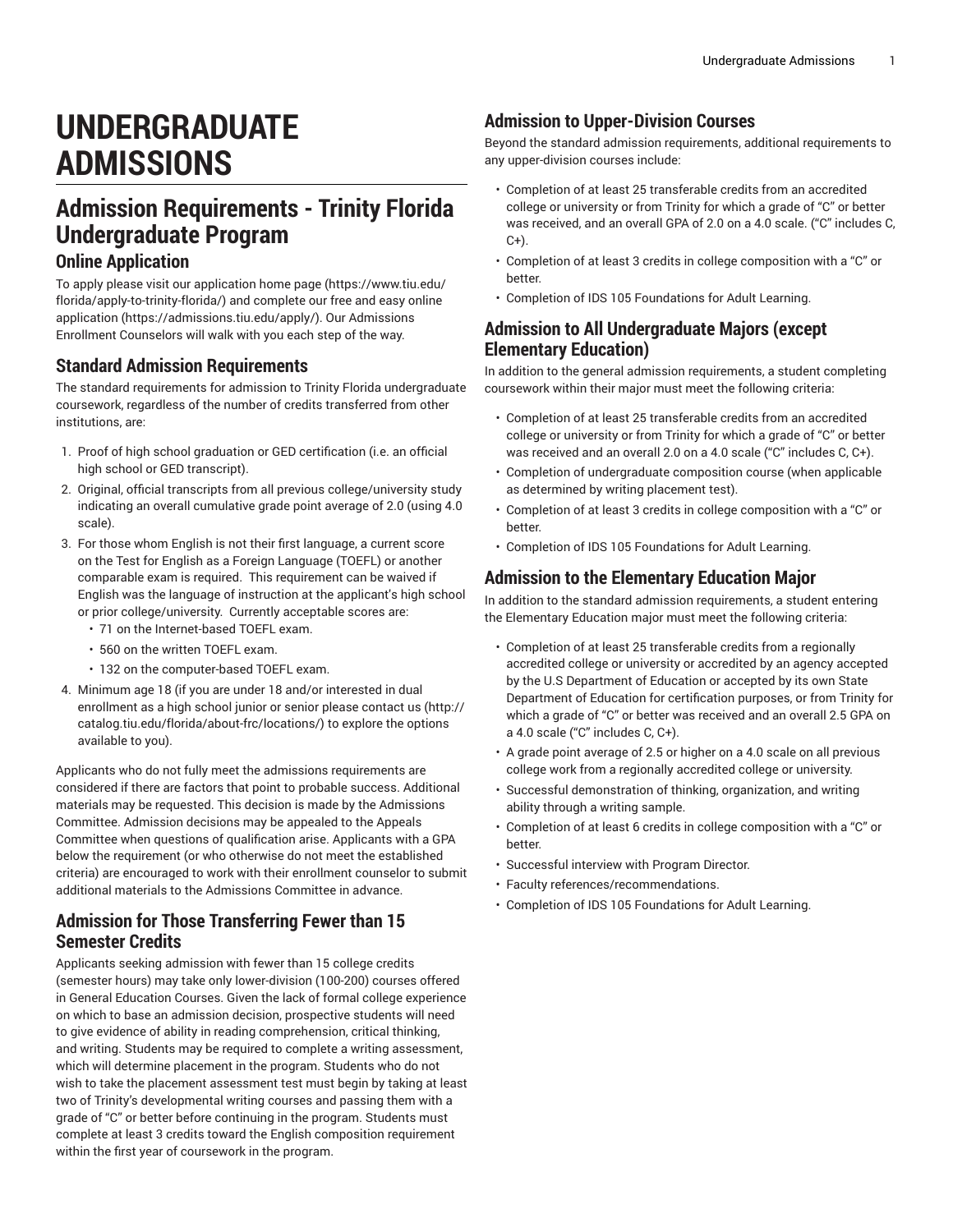### **Admission to the Teacher Education Program**

For a student to progress into the Teacher Education Program (TEP), upon completion of the fourth course in the major sequence, the following must be successfully accomplished:

- Application to (TEP).
- Successful interview with Director of Elementary Education.
- Writing sample with a passing grade.
- Positive faculty references.
- Passage of GKE (General Knowledge Exam).
- Completion of first four courses in the major with a 2.5 GPA average or better.
- Background screening.
- Formal acceptance into the Teacher Education Program.

## **Computer Expectations**

Students enrolled in the Trinity Florida undergraduate program are expected to have easy access to a computer, printer, and the Internet. It is very difficult to complete the degree programs without these tools. Courses will require the production of papers and interaction using email and other technologies. Students may also be required to do research online, complete web-based assignments, and produce computer-based electronic products. Further, all Trinity Florida courses use the Canvas learning management system to complement classroom instruction.

Please refer to the Canvas technical requirements [here](https://community.canvaslms.com/t5/Canvas-Basics-Guide/What-are-the-browser-and-computer-requirements-for-Canvas/ta-p/66/) ([https://](https://community.canvaslms.com/t5/Canvas-Basics-Guide/What-are-the-browser-and-computer-requirements-for-Canvas/ta-p/66/) [community.canvaslms.com/t5/Canvas-Basics-Guide/What-are-the](https://community.canvaslms.com/t5/Canvas-Basics-Guide/What-are-the-browser-and-computer-requirements-for-Canvas/ta-p/66/)[browser-and-computer-requirements-for-Canvas/ta-p/66/\)](https://community.canvaslms.com/t5/Canvas-Basics-Guide/What-are-the-browser-and-computer-requirements-for-Canvas/ta-p/66/) (external link).

All Trinity Florida undergraduate students have access to on campus computer workstations at Trinity Florida [locations](http://catalog.tiu.edu/florida/about-frc/locations/) ([http://catalog.tiu.edu/](http://catalog.tiu.edu/florida/about-frc/locations/) [florida/about-frc/locations/\)](http://catalog.tiu.edu/florida/about-frc/locations/). The workstations are available during the University's operating hours on a first-come, first-served basis.

Additionally, students completing coursework using the HyFlex model are expected to have a Zoom compatible device and a reliable, high-speed internet connection to avoid interruptions to their remote, synchronous course meetings. Please refer to the Zoom technical requirements [here](https://support.zoom.us/hc/en-us/articles/201362023-Zoom-system-requirements-Windows-macOS-Linux/) ([https://support.zoom.us/hc/en-us/articles/201362023-Zoom-system](https://support.zoom.us/hc/en-us/articles/201362023-Zoom-system-requirements-Windows-macOS-Linux/)[requirements-Windows-macOS-Linux/\)](https://support.zoom.us/hc/en-us/articles/201362023-Zoom-system-requirements-Windows-macOS-Linux/) (external link).

## **Writing Placement**

The undergraduate program at Trinity Florida is writing-intensive. Students are expected to achieve a level of writing competence early in their Trinity Florida experience to excel in their studies. In an effort to ensure the success of all students, a computerized writing evaluation will be administered by the undergraduate admissions staff for students who do not meet ALL of the following criteria:

- Have 15 or more college credits (technical credits are not considered in meeting this criterion),
- Have been enrolled in school within the last five years,
- Have a cumulative GPA of at least 2.5 from previous college work, and
- Have completed six credits of English Composition, or the relevant equivalents, achieving a minimum grade of C.

The results of the writing assessment will determine what, if any, writing course(s) students will be required to complete with a "C" or better within the first 24 credits of the undergraduate program. If students have met all their writing general education requirements and achieve a satisfactory score on the assessment, no further writing courses will be required. If, however, the score is below the determined level on the assessment, students will be required to take the course(s) most appropriate to their level, regardless of whether all general education requirements have been met.

## **Second Bachelor's Degree Option**

Applicants to the undergraduate programs who already hold a regionally accredited baccalaureate degree will be allowed to pursue and, if all requirements are met, earn a second bachelor's degree from Trinity. From the existing bachelor's degree coursework, we would transfer applicable general education and elective credits that meet current Trinity degree requirements for the second bachelor's degree.

Students would be required to complete the major, as well as [BI 101](/search/?P=BI%20101) and [BI 111](/search/?P=BI%20111), if they do not transfer in equivalent courses. **Students who have a baccalaureate degree from another school need to take a minimum of 30 credit hours at Trinity and must complete at least two-thirds of a major in new coursework at TIU to receive the second bachelor's degree from Trinity-Florida.** This second-degree option is also available to students who already hold a TIU bachelor's degree. Students must take a minimum of 30 credit hours of new coursework at Trinity that is not counted for any other degree.

Students considering this option should note that those pursuing a second bachelor's degree are generally not eligible for Federal or state grant funds. Lifetime Direct Loan limits for undergraduate work must be reviewed to determine if a student has remaining Direct Loan eligibility.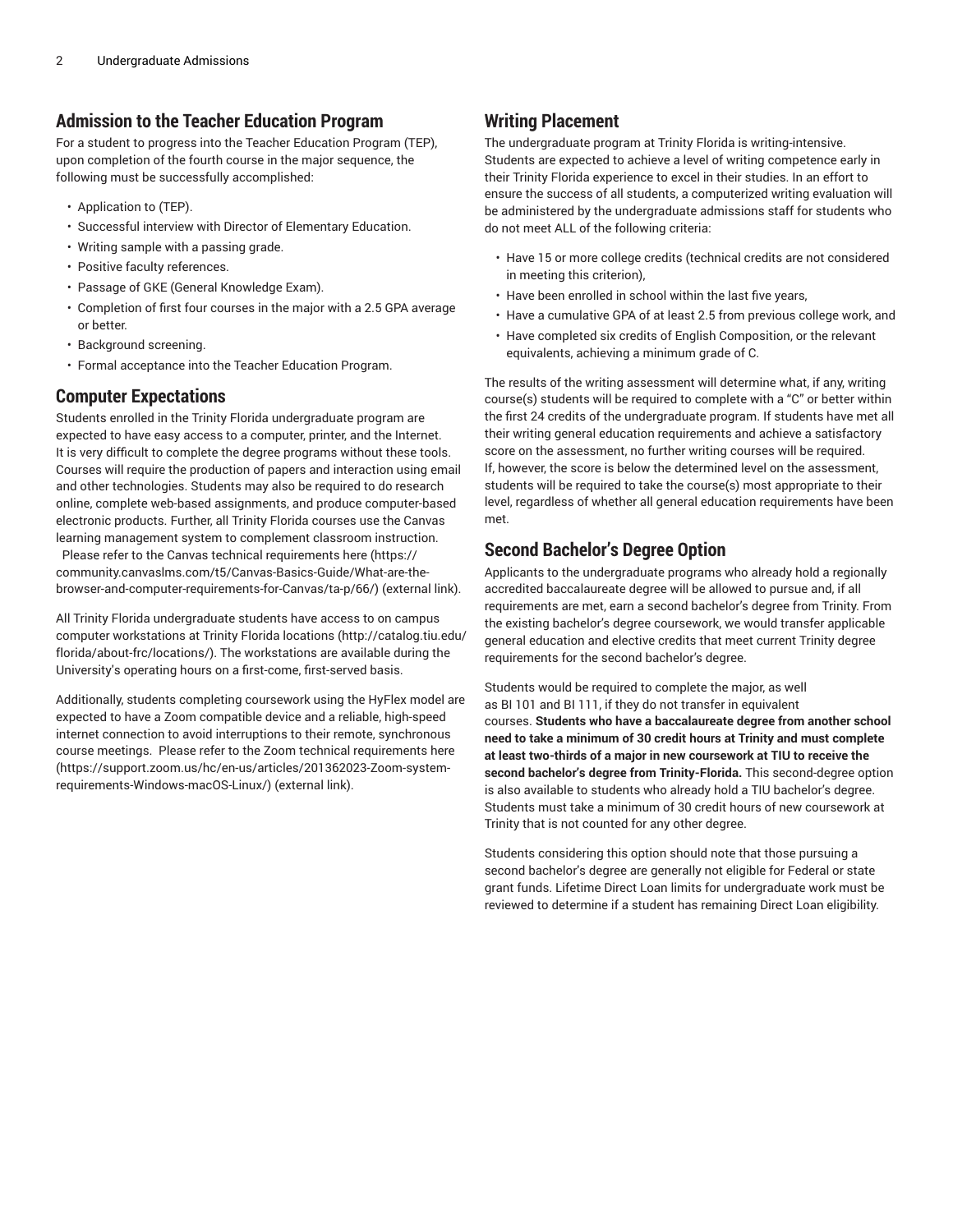## **Application Process**

Initial inquirers interested in an undergraduate degree program, and students who are reapplying to the undergraduate program are encouraged to begin the application process as soon as possible. The application process must be completed no later than two weeks prior to the start of class. The typical sequence of the application process is:

- Contact the Admissions Office to request information on degree programs and majors.
- Complete the [online application \(https://admissions.tiu.edu/apply/](https://admissions.tiu.edu/apply/)).
- Request official transcripts from all colleges or universities where you have attended classes. Student copies or hand-delivered copies that are not sealed by the issuing institution are not considered official transcripts and will not be accepted for purposes of admission. Upon receipt of all official transcripts the applicant will be provided with an assessment of previous college coursework.
	- Please send all required admissions pieces (transcripts, test scores, etc.) to:
		- Trinity International University Attn: Admissions Operations 2065 Half Day Road Bannockburn, IL 60015
	- Electronic pieces may be sent to: aot@tiu.edu
	- NOTE: In most cases we can help you obtain transcripts from your prior schools. Please complete your application and ask your enrollment counselor about our transcript release form.
- Upon completion of the application and receipt of all required documents, the undergraduate admissions staff will evaluate your application for admission. You will then be notified of your admission decision, usually within two weeks.
- If you are offered admission, please accept your offer of admission promptly to confirm your spot and proceed with the registration process.
- Although not required for admission, applicants are strongly encouraged to complete the FAFSA (Free [Application](https://studentaid.gov/h/apply-for-aid/fafsa/) for Federal [Student Aid\) form \(https://studentaid.gov/h/apply-for-aid/fafsa/\)](https://studentaid.gov/h/apply-for-aid/fafsa/) as early as possible during the admission process since some types of aid are available only at certain times of the year. More details on financial aid are provided in the [Financial Assistance \(http://](http://catalog.tiu.edu/florida/admissions/undergraduate-admissions/university/finances/financial-assistance-overview/) [catalog.tiu.edu/florida/admissions/undergraduate-admissions/](http://catalog.tiu.edu/florida/admissions/undergraduate-admissions/university/finances/financial-assistance-overview/) [university/finances/financial-assistance-overview/](http://catalog.tiu.edu/florida/admissions/undergraduate-admissions/university/finances/financial-assistance-overview/)) section of this catalog.

## **Transfer Students**

At Trinity International University - Florida, students with prior college experience thrive in the undergraduate program. The great majority of undergraduate students at Trinity Florida transfer in from other schools (many after some time away from college), which means you will be greeted by a rich community of people who have made the same lifechanging decision to attend Trinity. We value your presence and the experience you bring to classroom discussions.

Once accepted to TIU-FL, transfer work will be evaluated. Though Trinity has a generous transfer policy in place, the University reserves the right to accept only courses that are equivalent in content, objectives, and extent to those offered by Trinity. Students may receive credit for subjects not offered at Trinity when approved by the Office of the Dean and validated by the Office of the Registrar. For further information see the [Advanced](http://catalog.tiu.edu/trinity-college/academic-life/policies/advanced-standing/) Standing (Transfer Credit) Policy ([http://catalog.tiu.edu/](http://catalog.tiu.edu/trinity-college/academic-life/policies/advanced-standing/) [trinity-college/academic-life/policies/advanced-standing/\)](http://catalog.tiu.edu/trinity-college/academic-life/policies/advanced-standing/) section of this catalog.

## **Additional Considerations for International Applicants**

Trinity Florida welcomes students from all over the world to our campus. International students are valuable members of the Trinity community, and we are committed to serving them through the enrollment process. In addition to the regular application process outlined above, international applicants must also consider the following items: pre-application information form, financial requirements, and visa requirements.

### **Pre-Application Information Form for International Applicants**

Prospective international students need to provide their e-mail address to the Trinity Florida International Student and Scholar Office (ISSO) representative (located within the Trinity Florida Records Office) so that a Welcome Letter can be sent to them. The Welcome Letter contains detailed instructions and an internal I-20 Application form that must be completed and returned to the ISSO. In the I-20 Application, the prospective international student provides preliminary documentation, as required by the U.S. Government, to identify their sources of funding for both education and living expenses while at Trinity (see Financial Requirements section below). **Applications for program admission will not be reviewed until the I-20 Application and Certificate of Finance (see below) have been received and approved by the Trinity Florida ISSO.** This begins the application process. Subsequent to approval of the I-20 Application, the prospective student's Application for Admission will be received and reviewed for admission to Trinity Florida.

## **Financial Requirements - Certificate of Finance (COF)**

According to U.S. law, international applicants must demonstrate how all expenses related to education, travel, and living will be paid prior to issuing a U.S. Immigration Certificate of Eligibility (I-20) or F-1 student visa. International applicants may apply if they have a financial guarantor in the United States or if they have sufficient evidence from legitimate individuals or organizations that their expenses while attending Trinity can be met. Living expenses add more than \$20,000 annually to the costs of education (tuition, fees, books).

International students on an F-1 visa should not plan on working in the U.S. to fund their studies. They are required to register as a full-time student each semester and Trinity Florida requires payment in full prior